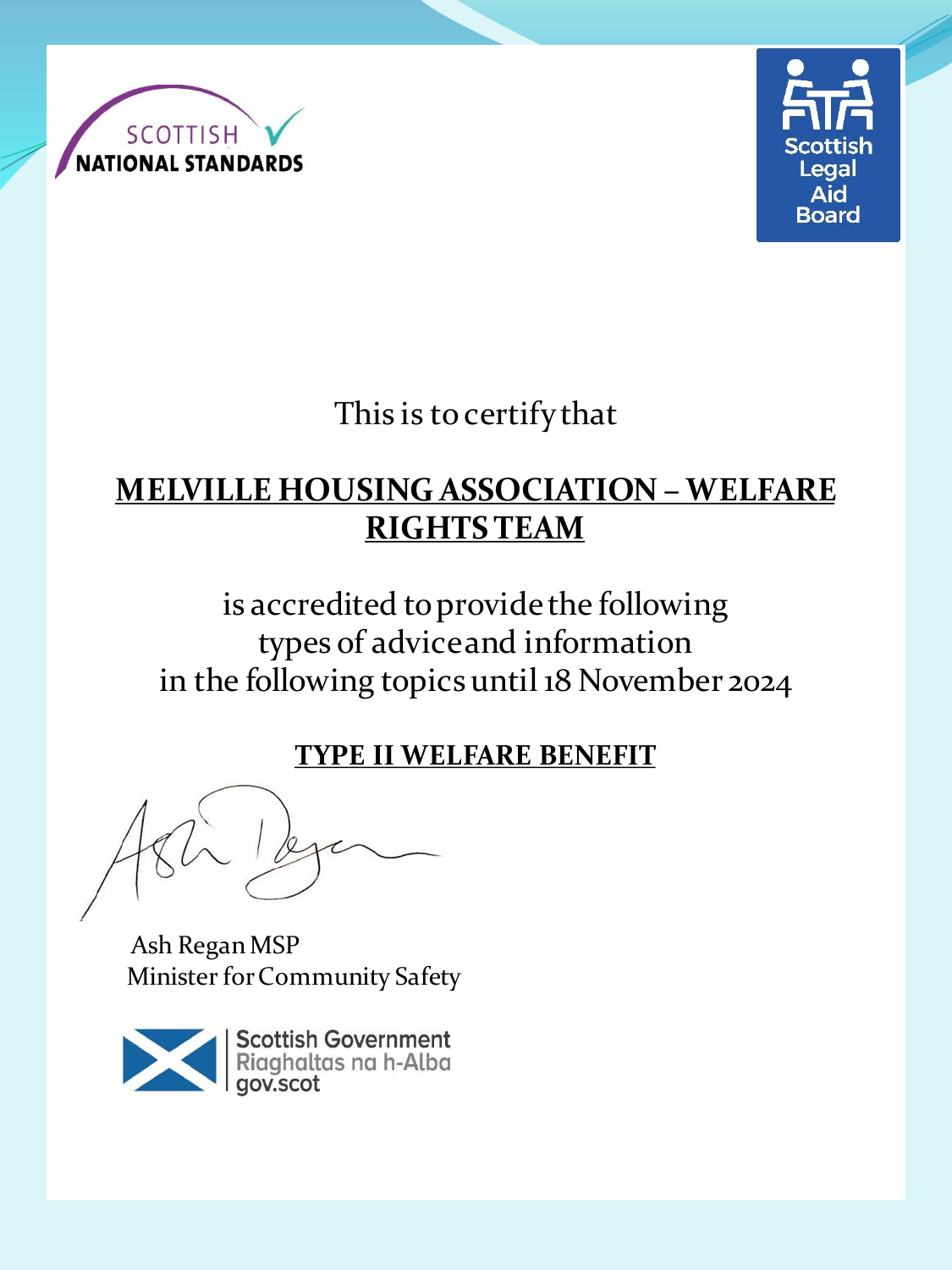# **MELVILLE HOUSING ASSOCIATION – WELFARE RIGHTS TEAM**

#### **COMPETENCY ACHIEVED**

### **3 Money and Welfare Benefits Related Advice Competences – Foundation Knowledge**

- 3.1 Administrative Structure of the Benefits and Tax Credits Systems – Type II
- 3.2 National Insurance Scheme Type II
- 3.3 Claims & Backdating Type II
- 3.4 Decision-Making, Disputes and Appeals Type II
- 3.5 Benefit & Tax Credit Overpayments Type II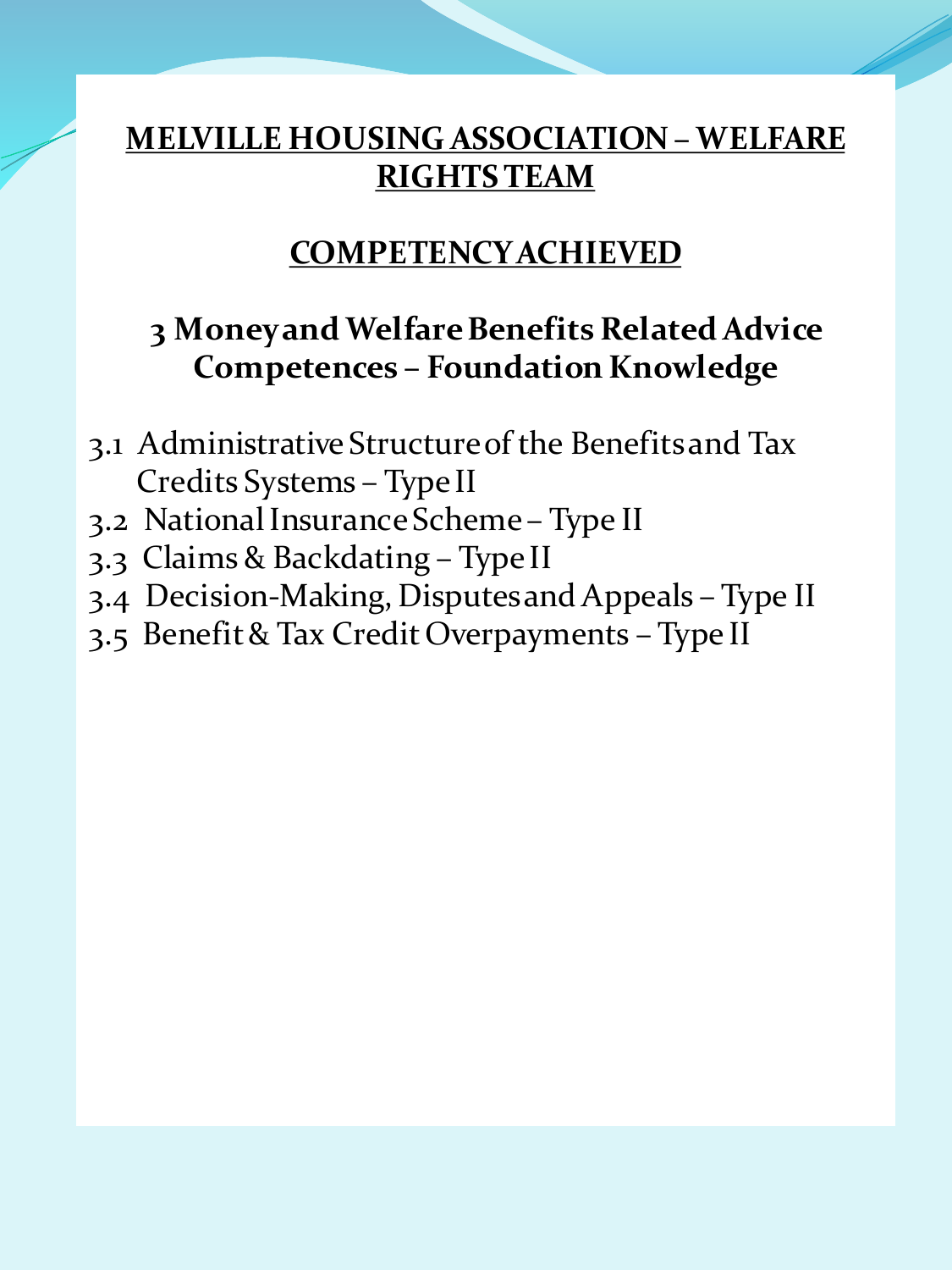# **MELVILLE HOUSING ASSOCIATION – WELFARE RIGHTS TEAM**

#### **COMPETENCY ACHIEVED**

## **4 Money and Welfare Benefits Related Advice Competences – Specialist Areas**

- 4.1 Means-Tested Benefits Type II
- 4.2 Universal Credit 4.2 (a) Universal Credit– Type II 4.2 (b) Housing Element of Universal Credit, Housing Benefit and Council Tax Reduction – Type II
- 4.3 Tax Credits Type II
- 4.4 Social Fund, Scottish Welfare Fund, Best Start Grant and Funeral Support Payment – Type II
- 4.5 The Impact of Work on Benefits Type II
- 4.6 Benefits for Children Type II
- 4.7 State Pension Type II
- 4.8 Personal Independence Payment, Disability Living Allowance, Attendance Allowance & Scottish Disability Assistance – Type II
- 4.9 Benefits for People who have Limited Capability for Work – Type II
- 4.10 Benefits for Industrial Injury and Disease Type II